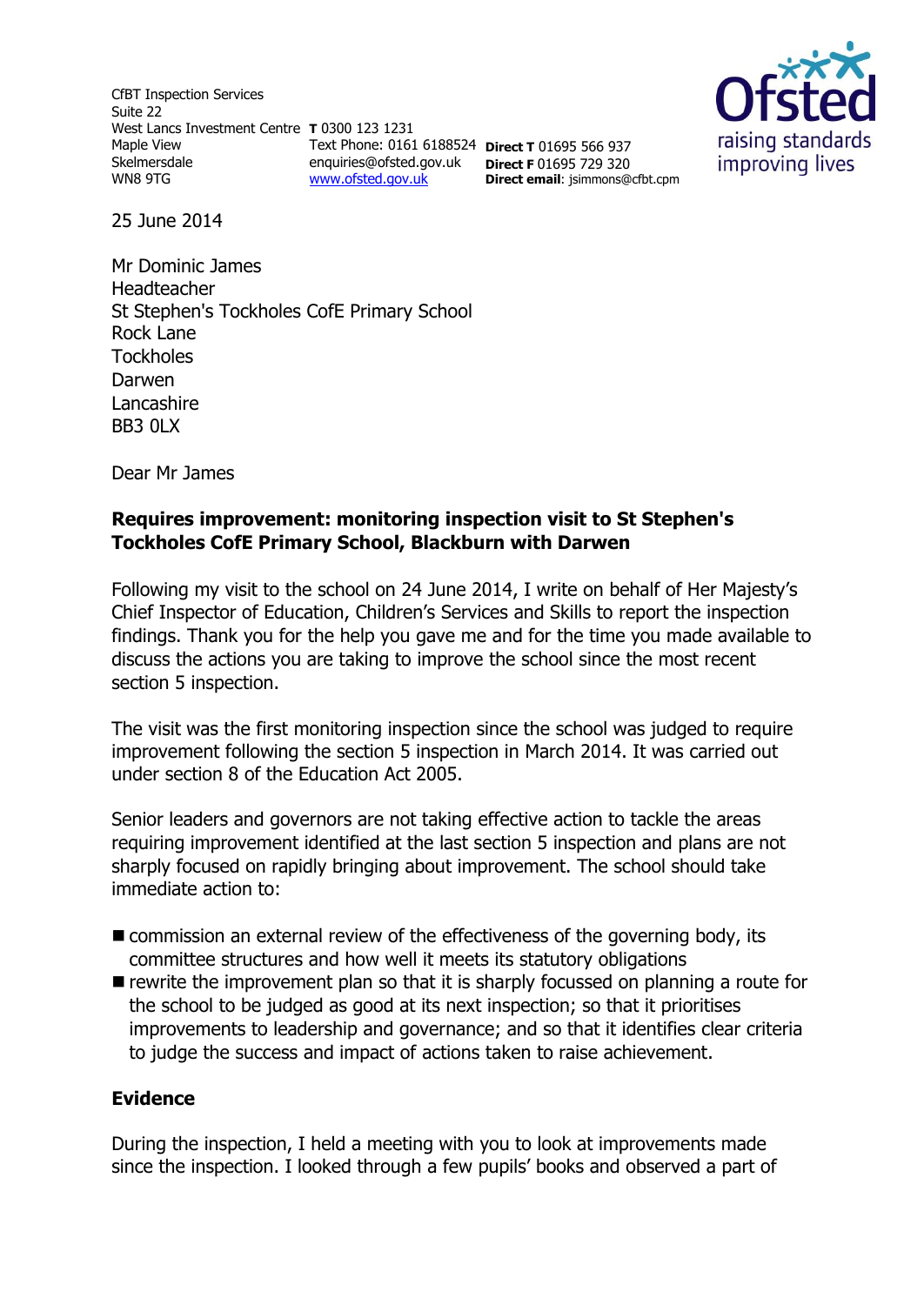

break time. I met with two representatives from the local authority and one from the diocese. I also met with five members of the governing body. I looked through the school's improvement plan and a list of events that had taken place since the inspection. I took into account the written views of a member of staff and a written report by the local authority following a full review of the school.

# **Context**

Since the inspection a new teaching assistant started the school and a temporary part-time teacher was appointed to be a permanent member of staff from September 2014.

## **Main findings**

There have been some improvements since the inspection. A focussed scrutiny of pupils' work carried out by senior leaders, shows that the new handwriting policy, coupled with training for staff, has resulted in improved presentation in pupils' books. Looking through pupils' work I noted that since Easter, pupils are now writing in joined-up handwriting with greater neatness and uniformity in the height and depth in their letters. Teachers' marking has improved. There are now some opportunities for pupils to respond to and improve their work as a result of feedback. The headteacher has also improved the tracking of pupils' assessments which in turn has led to greater accuracy in self-evaluation.

The Chair of the Governing Body has observed the headteacher looking through pupils' work to check on its quality. As a result, the governors' oversight of the quality of the school's work has started slowly to improve.

Despite these improvements I identified that the current constitution of the Governing Body does not comply with statutory requirements which state that noone who is employed at the school, as a teacher or as any other member of the school's staff, is eligible to be Chair or Vice-Chair; presently this role is held by a member of staff. Additionally the local authority has identified possible irregularities with the appointment of staff and is taking action to resolve this situation. Consequently, I recommend an external review of governance to ensure members can carry out their roles effectively and meet their statutory duties.

The school's improvement plan is weak:

- $\blacksquare$  it does not plot a clear path to becoming good at the next inspection
- $\blacksquare$  the criteria used to measure whether the actions to improve have had an impact are too imprecise
- $\blacksquare$  the timescale for implementing the actions are inappropriate and unrealistic, for example, most of the action are due to all take place in the summer term
- $\blacksquare$  there are too many priorities and too many actions which means the plan lacks focus